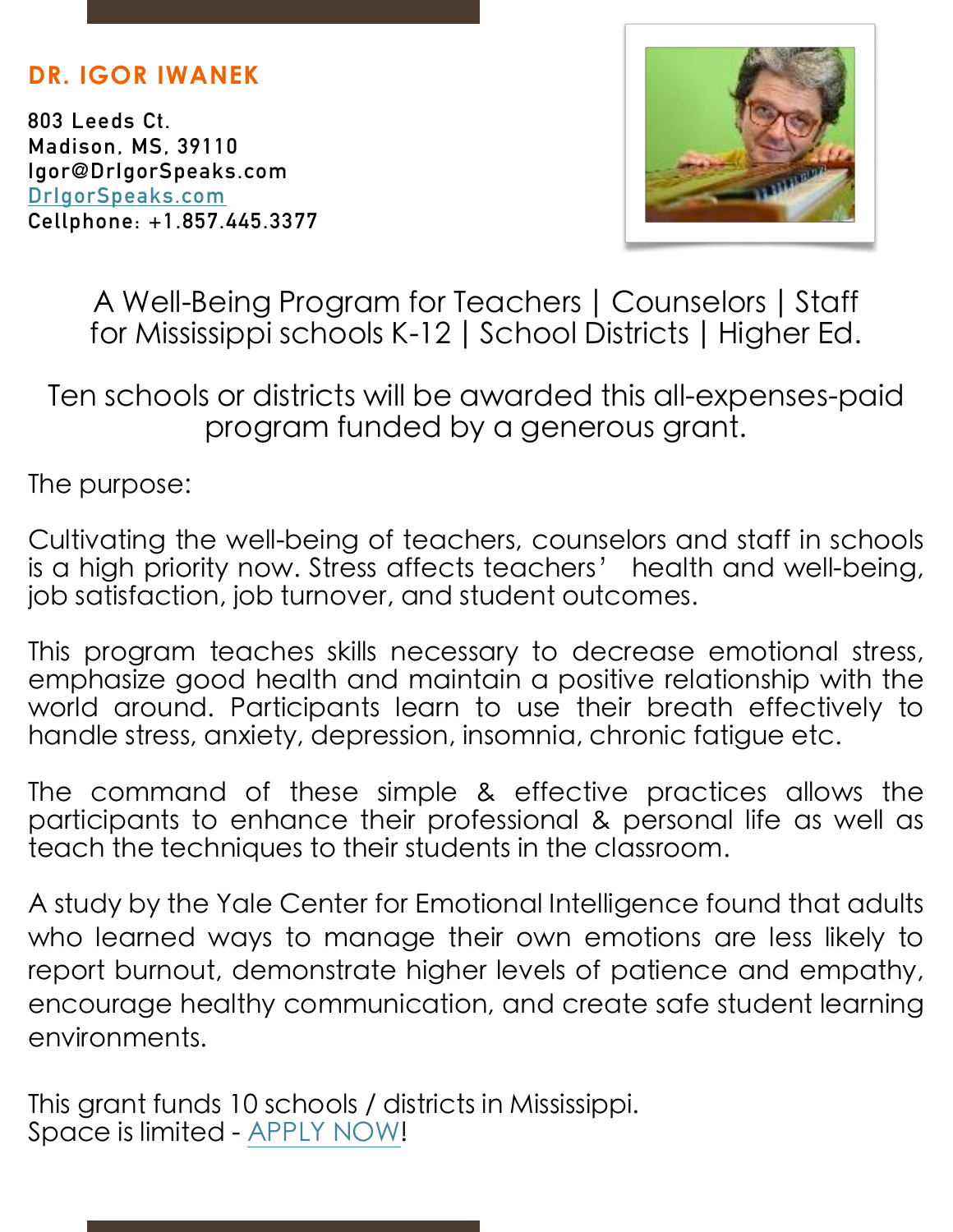The subject matter:

The subject taught in this program is Rhythmic Breath Control (RBC). Here the mind is renewed by breath & focused by music.

Learn more about RBC's benefits: [CLICK HERE](https://www.drigorspeaks.com/) Sample RBC techniques here: [CLICK HERE](https://www.drigorspeaks.com/tryrbc)

What is the duration / format?

There are two options:

- A half day session on a professional development day OR

- Five (5) live sessions of 45 min each, scheduled at a mutually agreeable time over 5 to 10 weeks. In person or on Zoom.

Minimum requirements. Do participants have to qualify? Not individually. The program is for all faculty and staff of a given Mississippi School. However:

- a minimum of 6 faculty members have to commit to the whole session.
- the program needs to be completed in this calendar year 2022.

How to apply: [CLICK HERE](https://forms.gle/7RCvPCTnZq5zqKgd8) to fill out the form.

## FAG

1. Are participants viewing modules or web based videos? No. It is a live event which we can schedule in person or via zoom, if that's your preference.

2. Is this a self-paced initiative?

No. It is a live session. Pre-recorded, guided audio practices will be available for the participants to access for home practice in between live sessions.